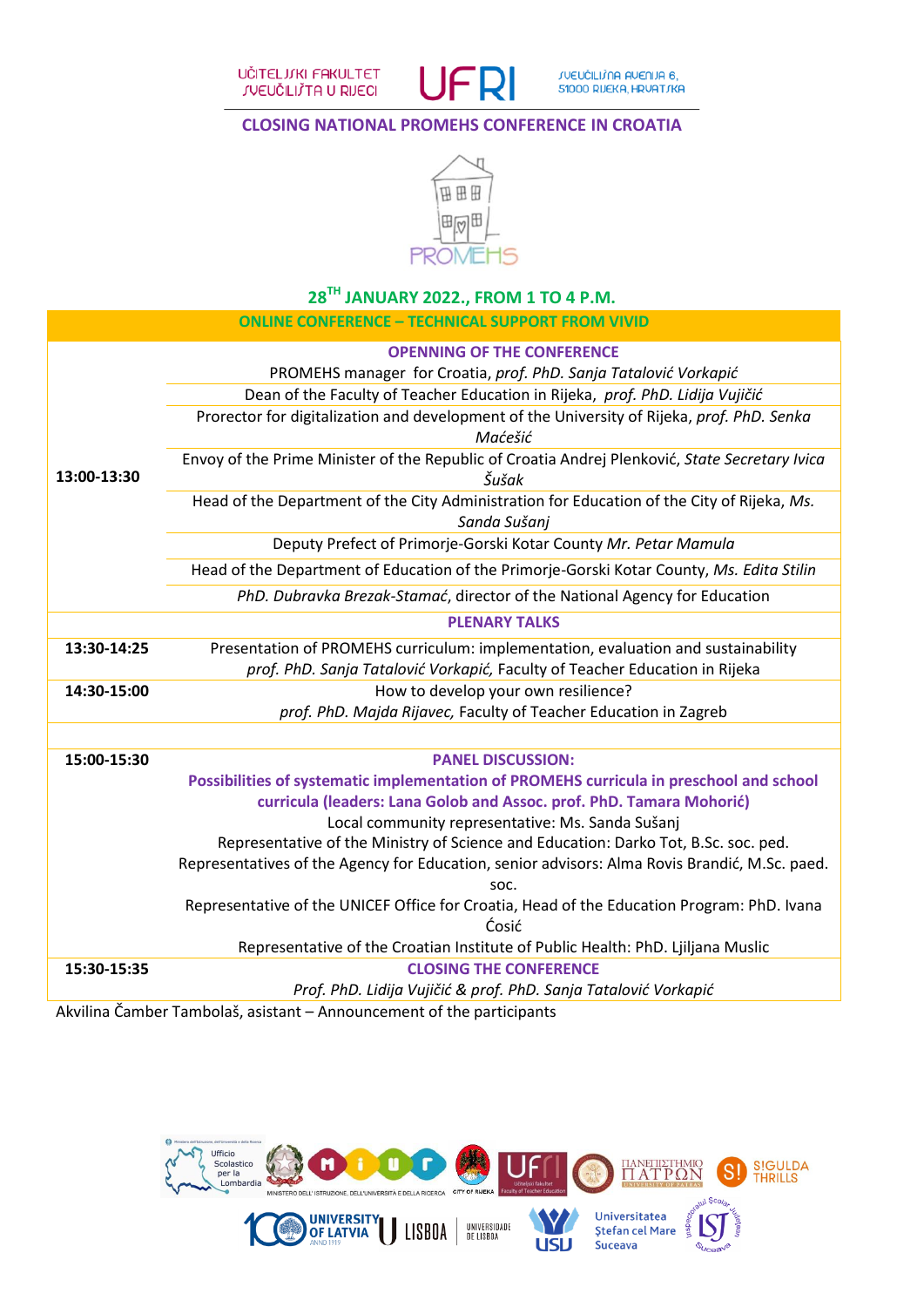

#### **CLOSING NATIONAL PROMEHS CONFERENCE IN CROATIA**



## **Presentation of PROMEHS curriculum: implementation, evaluation and sustainability**

#### **Prof. PhD. Sanja Tatalović Vorkapić**

**Abstract:** Given the alarming data of the World Health Organization regarding the mental health of children and young people, it is extremely important to ensure quality programs and mechanisms within society that will provide support to children and young people in strengthening their psychological wellbeing. To this end, the international project PROMEHS: Promotion of Mental Health in Schools was launched, which lasts from February 2019 to February 2022. The project leader is the University of Italy, and the project partners are universities and representatives of educational policies from Greece, Croatia, Latvia, Malta, Portugal and Romania. After creating the PROMEHS curriculum based on socio-emotional learning, resilience and prevention of behavioral problems, and the training of educators (N = 88) in the Primorje-Gorski Kotar County, it was implemented in two groups of kindergartens and schools (N = 32 ; 15 and 17), and 790 children participated. Using a quasi-experimental design, data were collected at two measurement points in two groups (control and experimental). Testing the significance of differences determined the expected increased levels of socio-emotional competencies and resilience, and reducing behavioral difficulties in children, and these effects are most pronounced in the assessments of educators, teachers and teachers, as opposed to parents 'assessments and students' self-assessments. Also, significantly higher levels of psychological well-being were found in educators, based on their selfassessments. Considering the established positive changes in children and educators in Croatia, the statistical significance is more pronounced in the sample of all included countries ( $N = 6611$  children) in the first group. Finally, since after the created, implemented and evaluated PROMEHS curriculum it is crucial to think about its sustainability, a survey was conducted with 73 educators who conducted it, the perception of the need for systematic implementation of this program in the existing educational system . This finding should serve as a starting point in reflections on establishing a balance between the quality of implementation of existing cross-curricular topics in schools and PROMEHS curricula, as well as the implementation of other promotional and preventive programs in educational institutions.

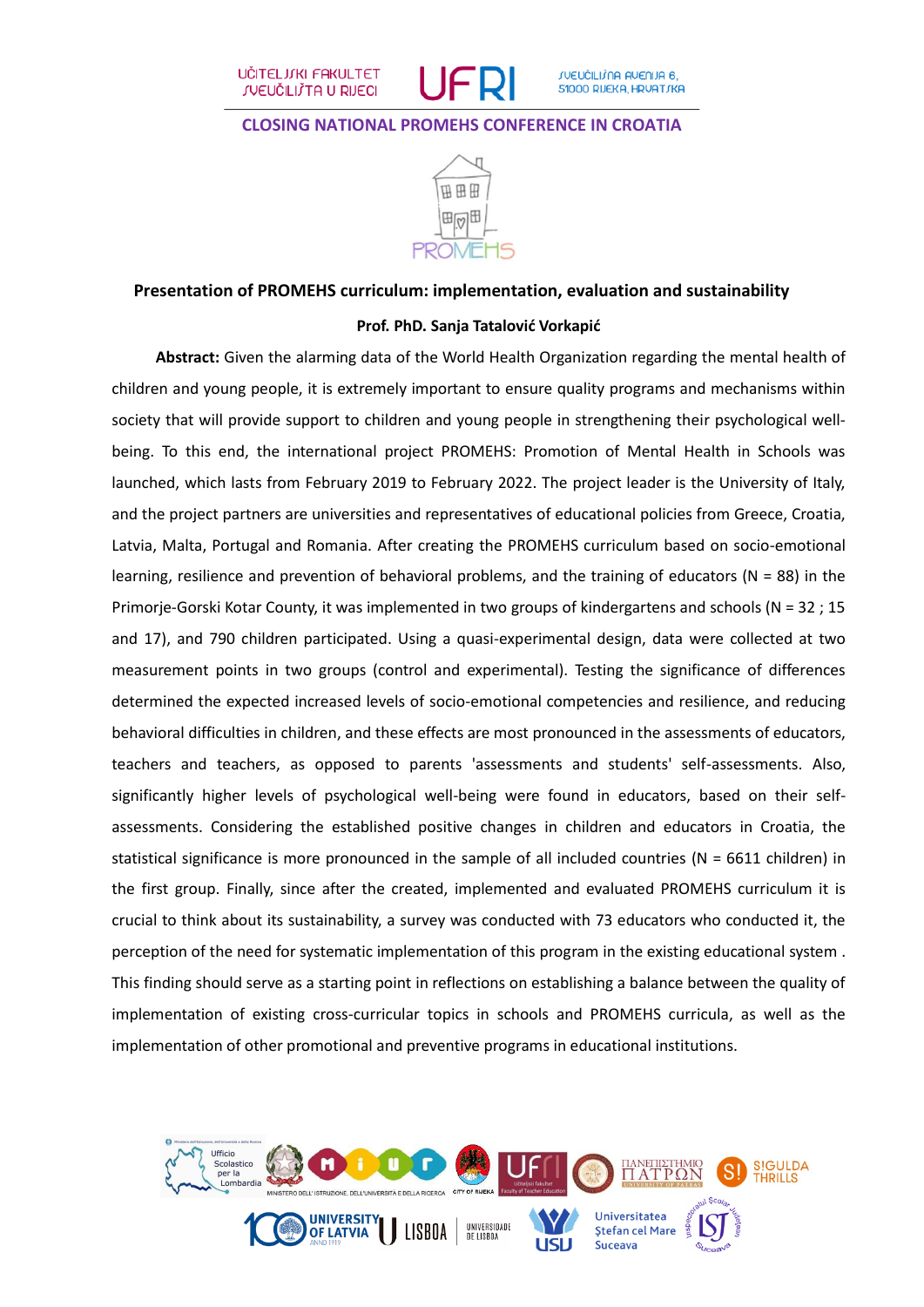### **CLOSING NATIONAL PROMEHS CONFERENCE IN CROATIA**



# **How to develop your own resilience? Prof. PhD. Majda Rijavec**

**Abstract:** Research shows that children's psychological well-being as well as their academic achievements depend not only on the professional qualifications and on job satisfaction of teachers and educators, but also on their life satisfaction and emotional well-being. "Happy" teachers and educators have a positive effect on children in all aspects of their lives. The COVID 19 pandemic brought many challenges that were better faced by those teachers who have greater resilience and have therefore been able to maintain their psychological well-being to a greater extent.

To date, most research has been conducted to identify factors that help develop children's resilience, but with the advent of positive psychology, research has emerged on what contributes to adult resilience and various interventions have been developed to help people. These interventions cover a variety of areas that include changes in relationships with others, changes in mindset, changes in activities, and changes related to the body.

In times of intense crises, such as the COVID-19 pandemic, much research and activity has focused on human vulnerability and problems, which is perfectly understandable and justified. However, people in such situations can both become stronger and more resilient, and in this, they can make a significant contribution to the findings of research in the field of positive psychology.